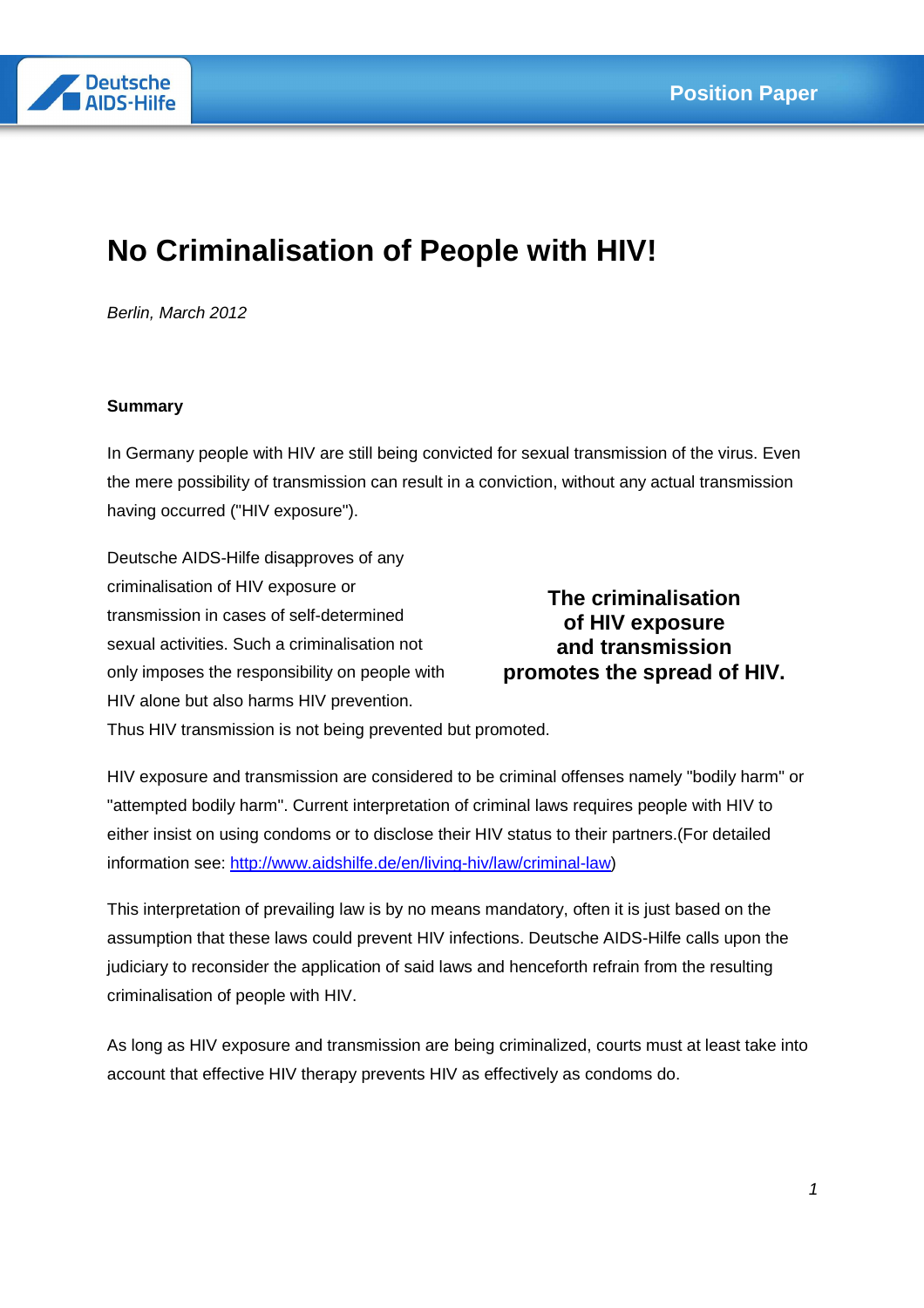

## **No one-sided allocation of responsibility**

It is not the HIV infection itself which results in transmission but sexual activities being consensually performed by two or more people, all of them being fully responsible for their actions and therefore for protecting themselves against HIV transmission.

The logic of offender vs. victim in criminal law does not apply for consensual sexual encounters. It re-determines a mutual situation into a one-sided action of HIV-positive people, thus disregarding the responsibility of their partners.

**All partners are fully responsible for the protection against HIV transmission.** 

#### **Criminalisation harms prevention**

Allocating responsibility primarily to HIV-positive people undermines the general principle of Germany's successful prevention strategy: Everyone can protect themselves, provided that they have the necessary education and means, and that there are no inhibiting external circumstances.

Allocating all responsibility to HIV-positive people may lead to the illusion that state is in control of HIV. People may rely on people with HIV being solely responsible for protection. This can be especially harmful because many transmissions emanate from people who are unaware of their infection.

**Criminalisation leads to a false sense of security.** 

Since usually only a person who is aware of his or her HIV positive status can be convicted, criminalisation may keep people from taking an HIV-test. This is counterproductive: HIV transmissions can effectively be prevented, if as many people as possible know about their infection and get timely treatment. Effective HIV treatment also protects their partners against HIV transmission (see below: "Take Into Account the Impact of Viral Load").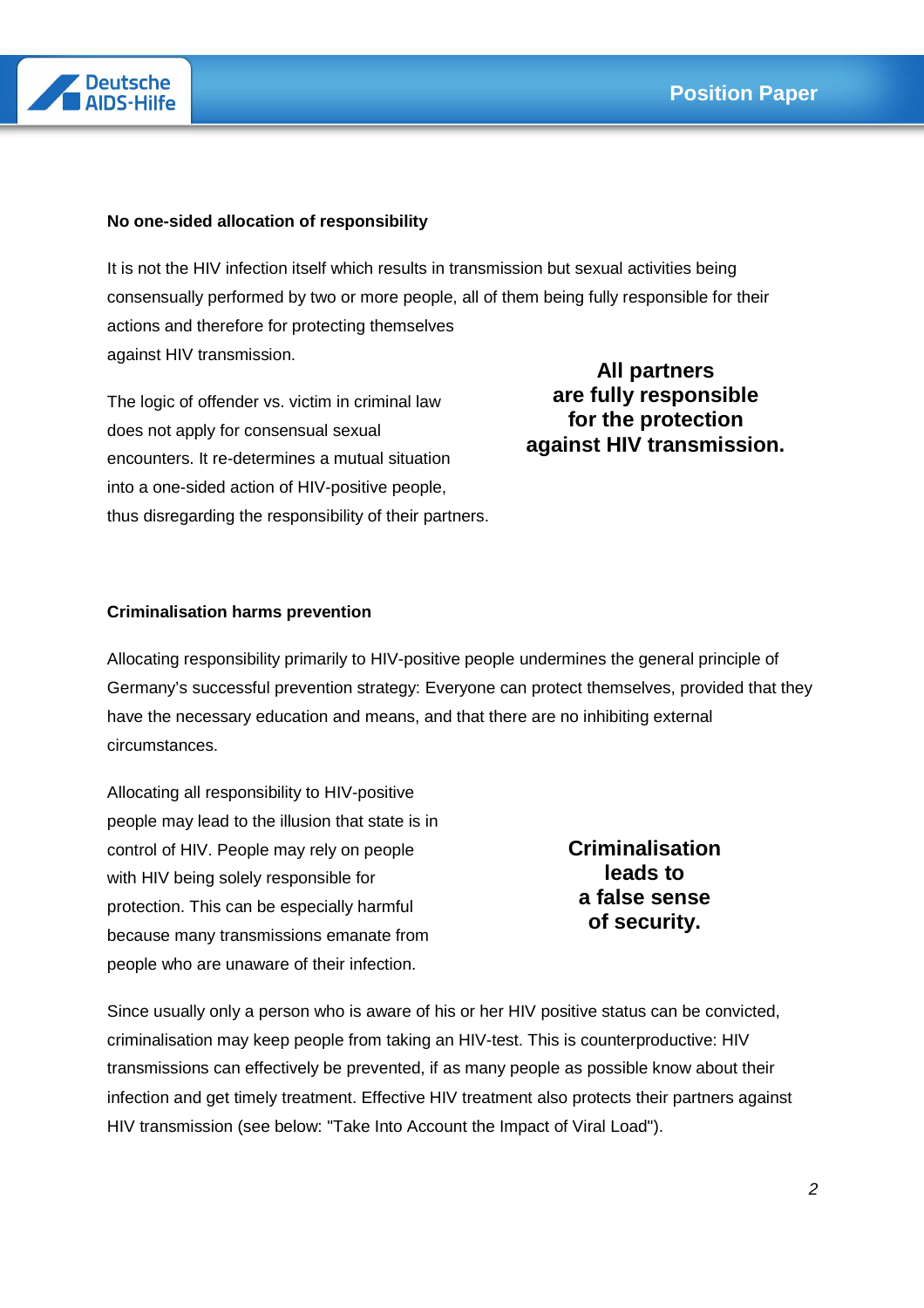

Some people argue that the threat of punishment will motivate HIV-positive people to protect their partners. There is no evidence for that. Research suggests that the threat of punishment does hardly ever affect sexual behaviour.

The threat of punishment is in no case helpful. Contrary, it increases the fear of speaking about HIV and protection, and thus maybe revealing oneself as being HIV-positive. The greater the pressure on people with HIV the greater the fear of being rejected.

#### **Safety and truthfulness are not actionable**

In sexual matters it is not always easy to speak frankly. There are fears and inhibitions as well as desires and projections. It is even more difficult to broach the issue of one's own HIV infection, since it is often connected with the fear of being rejected and with feelings of guilt.

These are the reasons why there isn't any right to truthfulness in sexual encounters. "Actionable truthfulness" – this kind of thinking suggests, safety could be procured by penal law. But there is no 100% safety in the realm of sexuality, not even in long-term

# **Truly helpful is an environment that enables and empowers people to talk frankly about HIV and sexuality.**

relationships. This is to be kept in mind in all considerations on prevention and must not be ignored because of unrealistic concepts.

Deutsche AIDS-Hilfe therefore demands an end of all prosecutions even in cases, when HIVpositive people conceal their infection or untruly claim to be HIV-negative. Since in the vast majority of cases people living with HIV do not act with malicious intent but out of fear, the threat of punishment will do more harm than good by even furthering non-disclosure. Truly helpful is an environment that enables and empowers people to talk frankly about HIV and sexuality.

At the same time Deutsche AIDS-Hilfe argues for a clear distinction between moral and legal issues. Psychological and physical harm caused by HIV non-disclosure and transmission of the virus must not be trivialized; however, these have to be dealt with differently, and not by judicial sanctions.